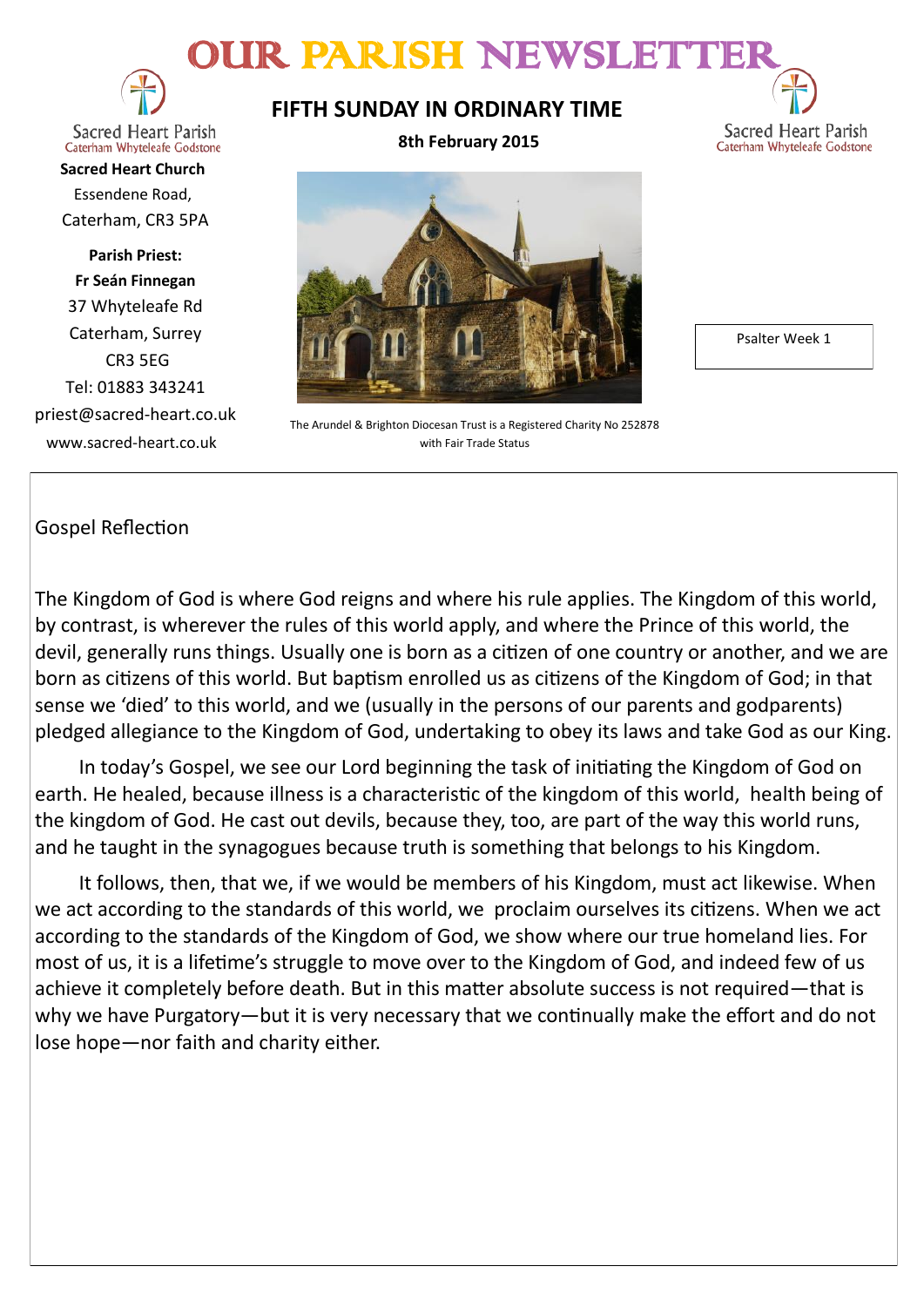

### **Baptisms**

Today Sophia Dennis will be baptised. . . . . . . . . . . . . . . . . . . .

> ш Ш Ш Ш m Ш Ш Ш Ш

Ш Ш ш Ш Ш Ш Ш

Ш

#### **Health & Safety**

#### **Ice and Snow**

III Thank you to the volunteers that gritted the Church paths **III** and drives this weekend.

III As previously mentioned many hands make light work III and if anyone else can volunteer please can you let the **III** Parish office know.

#### **Polite reminder**

III Parents are responsible for their own children when they III are lighting votive candles and we ask that you are vigilant III to prevent any accidents.

III Please can we also request that if you choose to sit near III the confessional boxes during mass that your children III remain seated with you and do not play near the votive  $\frac{1}{\ln 2}$  candle stands. Thank you Ш

ë saasasasasasasasasas<sup>u</sup>

#### **Fr Seán**

Fr Seán will take well earned leave next week from Tuesday and will return for Mass on Saturday. There will be Liturgy of the Word and Communion in place of Mass during his absence, apart from Wednesday when the Church will be closed while the heating system is maintained.

#### **CAFOD: Visitor from Myanmar (Burma)**

We invite you to come and hear a CAFOD visitor from Myanmar (Burma) **Fr. Pius Win Than** is the Associate Director or Caritas Pathein , a local CAFOD partner based in Myanmar. Fr Win Than has been working in Caritas since 2005, supporting his staff wherever necessary; whether that is travelling to the project areas to meet the communities or putting his staff in contact with the township authorities. Caritas Pathein works with the poor and vulnerable communities in the Diocese of Pathein, helping them to increase their job opportunities and income, increase their access to health care , increase their understanding of their basic human rights, and help communities to mitigate disasters.

#### **Date: Tuesday 17th of February Location: Our Lady of Sorrows, Effingham, Surrey KT24 5JP Time: 7pm (Mass at 6pm for those wanting to attend)**

Refreshments will be served. The event is free and open to all. We will learn about CAFOD's new campaign *One Climate One World*

**Call CAFOD A&B on 01483 898 866 or [arundelandbrighton@cafod.org.uk](mailto:arundelandbrighton@cafod.org.uk)**

Please remember in your prayers the soul of Mary Kennedy who died last week. A lovely lady, who was a past parishioner of Oxted; living at Dormers Care Home for many years, where she regularly received communion.

#### **Double C Club**

Well done to the winners of the February draw of the Double C Club

£70 Karen Rapps

£50 Rosemary Kinman

£30 Geoff Orton

Membership is available, anyone interested in joining this parish fund raising club please call Sue 01883346399

**'Made for More...' - A Teenage Retreat at Worth Abbey for Teenagers: in School Years 9-13 20th - 22nd February 2015**

If you are in school years 9-13, you are invited to the come away for a weekend to Worth Abbey in Sussex. Come along to make new friends, play lots of games, ask some of those "big" questions about life, explore your faith and eat lots of cake!

The retreat is run by the Lay Community of St Benedict in collaboration with the monks of Worth Abbey. The cost of the weekend is £78 but **subsidies are available**. For more info and booking forms, please contact Mary Hunt [\(mary\\_hunt@hotmail.co.uk\).](mailto:katyrussell@hotmail.co.uk)

#### **Leaven Group**

The next Leaven group meeting for the 10.45 Mass will be after Mass on 15th February. You are most welcome to attend the meeting.



**Lent**

Traditionally we give things up during Lent – often booze or chocolate  $\textrm{LENT}$  (depending on age or inclination!). It's not too difficult and not only does it do our soul good, but our health as well. How about something different this Lent? – time. Nobody has enough time, so it's a real sacrifice, but it would be enjoyable! Join one of the Lenten groups advertised in the church porch and sign up for the one that suits you best. If you feel you'll miss the healthy option, choose a venue near you and walk – then instead of the normal two, you'll get three benefits: enjoyment, spiritual uplifting and exercise! Sign up **today**! Lent is only a week away!

#### **Offertory Collection**

Sincere thanks for your generosity last weekend: Offertory: £755.90 (Gift Aid £296.63) Second Collection for CES: £224.10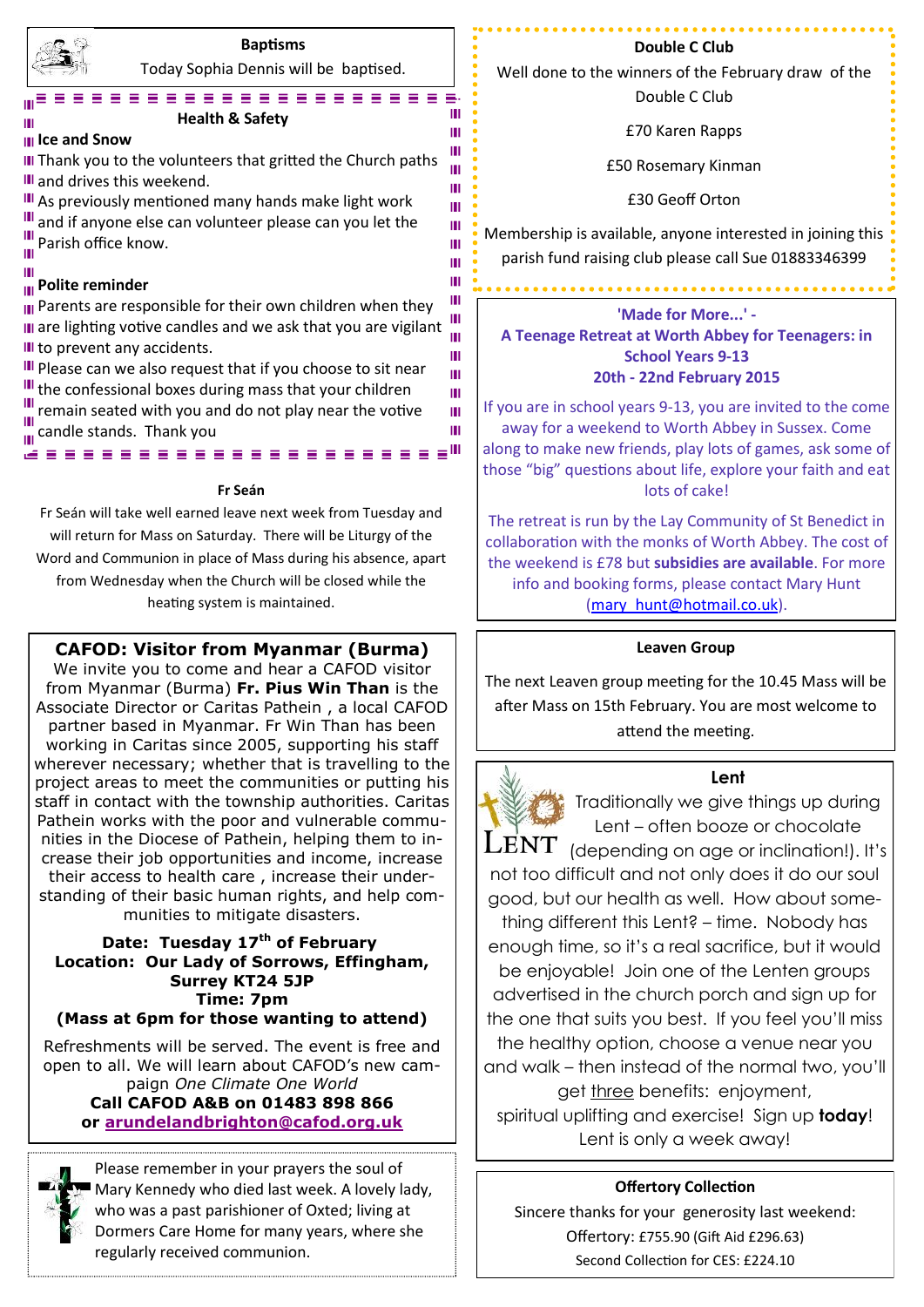## **WHAT'S ON IN THE PARISH THIS WEEK**

| Sun 8th:  | CHILDREN'S liturgy at 9am only<br>10:45 Youth Mass<br>Coffee after Mass |  |
|-----------|-------------------------------------------------------------------------|--|
| Mon:      | After Mass Teas & Coffee (Old Hall)                                     |  |
| Tues:     | 9:15 - 11:15am Toddler Group (Old Hall)                                 |  |
| Wed:      | 8pm Journey of Faith (Sacristy)                                         |  |
| Sun 15th: | CHILDREN'S liturgy at 9am & 10:45am                                     |  |

Coffee after Mass

#### **Thank you**

Bernie Horrocks and family would like to thank everyone for their prayers, Masses and expressions of sympathy after the deaths of Seamus and Jim. Please continue to pray for us all.

#### **Second Collection**

TODAY we will have a second collection for a hospital bed in Malawi. This appeal has been drawn to our attention by COAT, via the Churches Together in Caterham. The hospital made the appeal, as patients are having to lie on old bloodsoaked and filthy mattresses: the consequences for their health can only be imagined. If you are really generous,

perhaps they could buy two hospital beds…… Over to you.



Next Sunday we will have a second collection for the Lourdes Pilgrimage Fund. This is not eligible for Parish Gift Aid, please do not use your Parish envelopes

2

**Your Prayers are requested for the following persons who are ill or housebound.** 

Pat Knight; Kathleen & John Saunders; Helen Keogh; Daisy Hill; Christopher Browne; Kit Monk; Krista Thompson; Jane Hill; Rosemary Whale; Pam Weaver; Jimmy & Bridie Mullen; Bernie Horrocks; Margaret Robertson; Heather Tordimah; Jenny Rower; Elizabeth Daley; Eileen Lattimore; Bryan Smith; Rose Knight; Oliver Farrell; Richard Richardson; Seeta Pillay; Christopher Miles; Pat McCoy; Olive Wood; John Dunlop, Elise O'Connor, Malcolm Bowen, John Gilford & Chris Norman.



#### THE JOHN FISHER SCHOOL **VANCANCIES INCLUSION COORDINATOR required as soon as possible**

**Salary Scale 6/SO1 Salary range £24,744 – £28,935 pro rata** The school is currently looking to employ an Inclusion Coordinator to assist, develop and coordinate the delivery of inclusion in the school, ensuring cohesive communication between the different agencies responsible for the care, education and welfare of identified pupils. The hours are 36 per week, term time plus one week. Application forms (support staff) are available by downloading via the school website on [www.johnfisherschool.org](http://www.johnfisherschool.org) where further information including the job description and person specification for this post can be found. Completed application forms should be sent with a covering letter to Mrs Rigby, the Office Manager on [jrigby3@suttonmail.org](mailto:jrigby3@suttonmail.org) by the closing date Tuesday, 10<sup>th</sup> February 2015. Interviews will be held week commencing 23<sup>rd</sup> February 2015. *The School is committed to safeguarding and promoting the welfare of children and to equality of opportunity. An enhanced CRB will be* 

*required.*

#### **Sacrament of Reconciliation – Sat 14/03/15**

Please take note of the following dates as the children prepare for the very special Sacrament of Reconciliation.

**FIRST HOLY COMMUNION**



**Date CONS Time Place Details** 

**Sat 14/02/15 10.15 – 11.20am Old Hall Session 4 (chps 7-8 of book) Sun 08/03/15 09.30 - 10.30am Centenary Hall Session 5 (chps 9 of book) Sat 14/03/15 11.30am Church Reconciliation Service**

If you have any questions regarding Reconciliation or First Holy Communion, please contact **Anne Marie Young** either via email on [fhc.sacredheart@gmail.com](mailto:fhc.sacredheart@gmail.com) or by mobile on **07949 938 984.**